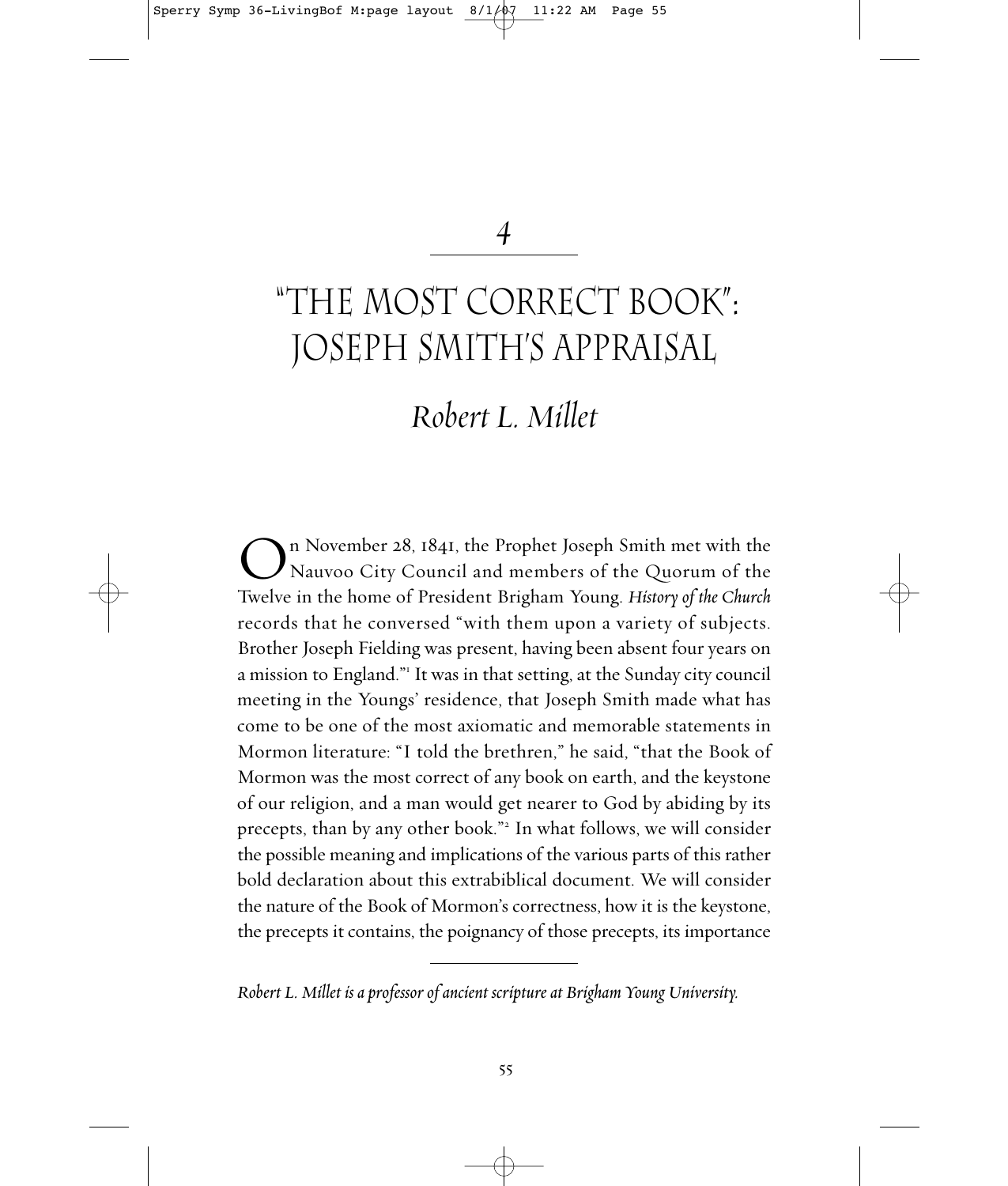#### 56 ROBERT L. MILLET

to the world, and finally, its prophetic destiny as a book of holy scripture.

# "THE MOST CORRECT BOOK"

How is it that the Book of Mormon is correct— in fact, the *most* correct of any book? In Joseph Smith's day the adjective *correct* was understood to mean "set right, or made straight," "conformable to truth, rectitude or propriety, or conformable to a just standard; not faulty; free from error." Likewise, to correct something was "to amend" or to "bring back or attempt to bring back to propriety in morals," to "obviate or remove whatever is wrong," or to "counteract whatever is injurious."<sup>3</sup> In our day we would say that something is correct if it is "free from error; accurate; in accordance with fact, truth, or reason."4 In the action sense of the word, the Book of Mormon was given to us to set things straight, to make things right, to bring our thinking into conformity with truth, to see things as they really are (see Jacob 4:13;  $D&C$  93:24), to bring back or restore to propriety, and to counteract ideas or teachings or practices that are harmful.

Nephi beheld in vision that after plain and precious truths had been taken away or kept back from the Bible and the gospel, the Lord would bring forth the Book of Mormon and "other books" (1 Nephi 13:39). "And in them shall be written my gospel, saith the Lamb, and my rock and my salvation . . . unto the convincing of the Gentiles and the remnant of the seed of [Nephi's] brethren, and also the Jews . . . that the records of the prophets and of the twelve apostles of the Lamb are true" (vv. 36, 39). In short, the Restoration scriptures "shall establish the truth of the first" and "shall make known the plain and precious things which have been taken away from them [the Bible]; and shall make known to all kindreds, tongues, and people, that the Lamb of God is the Son of the Eternal Father, and the Savior of the world; and that all men must come unto him, or they cannot be saved" (v. 40).

We are all acquainted with Ezekiel's grand prophecy that the stick of Judah and the stick of Ephraim would become one in the hand of Jehovah, a prophecy that was a poignant symbol of the ultimate gathering and uniting of the two formerly estranged nations (see Ezekiel 37:15–22). We learn from a lengthy prophecy of Joseph who was sold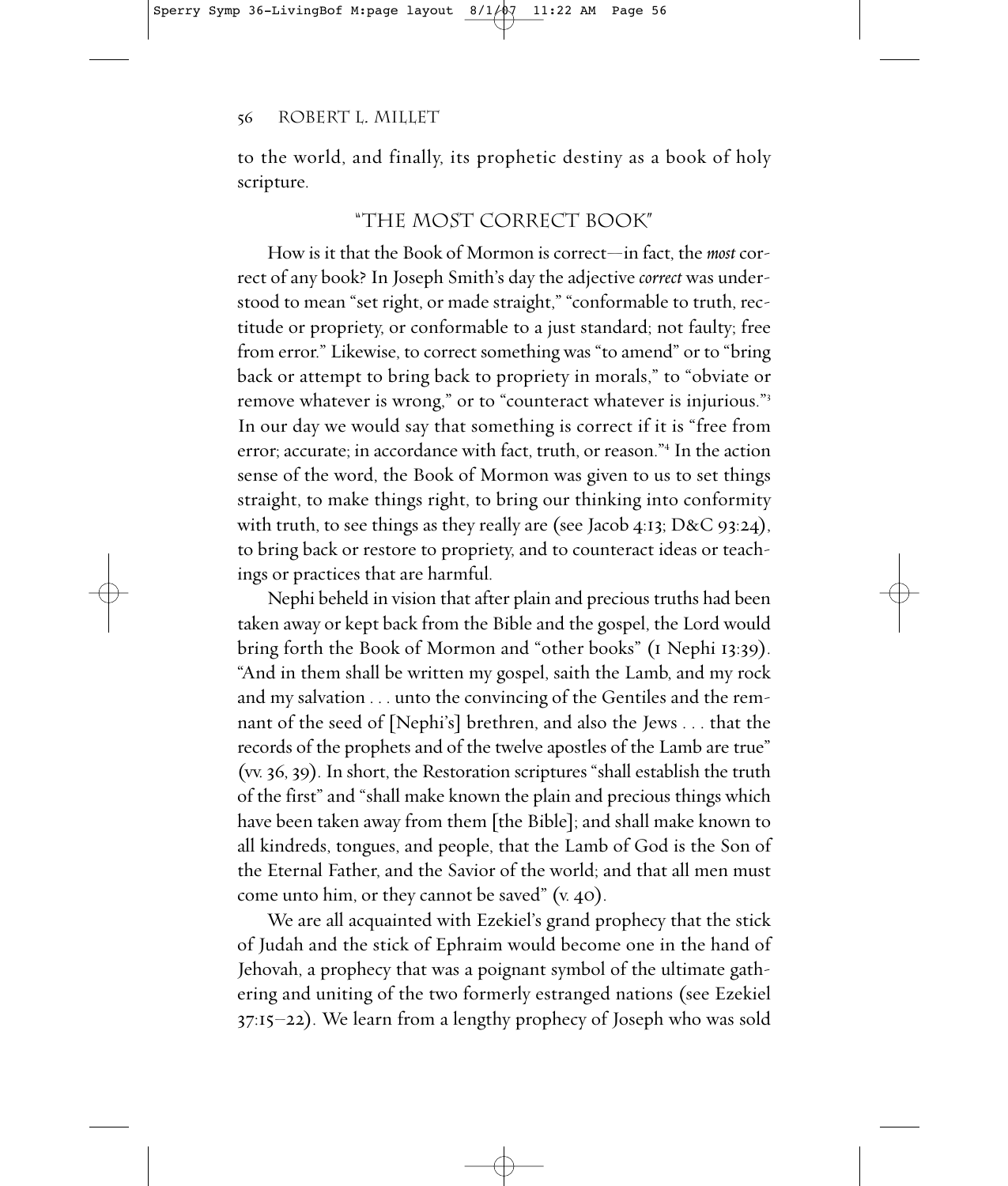into Egypt these words from Jehovah, words later excerpted by Lehi in counseling his young son Joseph: "The fruit of thy loins shall write [the Book of Mormon]; and the fruit of the loins of Judah shall write [the Bible]; and that which shall be written by the fruit of thy loins, and also that which shall be written by the fruit of the loins of Judah, shall grow together." And why would they grow together? For the purpose of "the confounding of false doctrines and laying down of contentions, and establishing peace among the fruit of thy loins, and bringing them to the knowledge of their fathers in the latter days, and also to the knowledge of my covenants, saith the Lord" (2 Nephi 3:12; see also Joseph Smith Translation, Genesis 50:31).

I believe the Bible to be the word of God and a marvelous witness of the Almighty's love and tender mercies; of His eagerness to bless and prosper those who put their trust in Him; and of the central, saving significance of the Messiah, the Christ, the Anointed One. I love the Bible, especially the New Testament, for the manner in which it beckons me to submit to the divine will and surrender my hopes and dreams to Him who can do far more with my life than I can. I believe with all my heart that the Bible is meant to be read and pondered and memorized and applied by the Latter- day Saints and by all of God's children. Having affirmed my love for the Bible, I hasten to add, that as the Book of Mormon teaches, I do not believe it has come down to us in its pristine purity as it was written by the original authors.<sup>5</sup> This perspective does not, however, weaken my faith in its essential and central messages. Instead, it makes me that much more grateful for the scriptures of the Restoration that strive to prove "to the world that the holy scriptures are true" ( $D&C$  20:II).

Why work so hard to prove the truthfulness of the Bible? Simply because a growing percentage of people in our world have begun to discount, belittle, or deny those elements of holy scripture that make the scriptures matter— divine intervention, miracles, and prophecy. And because the "quest for the historical Jesus" has retrogressed to the point of an outright rejection of our Lord's divinity and His bodily Resurrection from the dead on the part of people who still desire to be known as Christians. In 1966 Elder Gordon B. Hinckley said: "Modern theologians strip [Jesus] of his divinity and then wonder why men do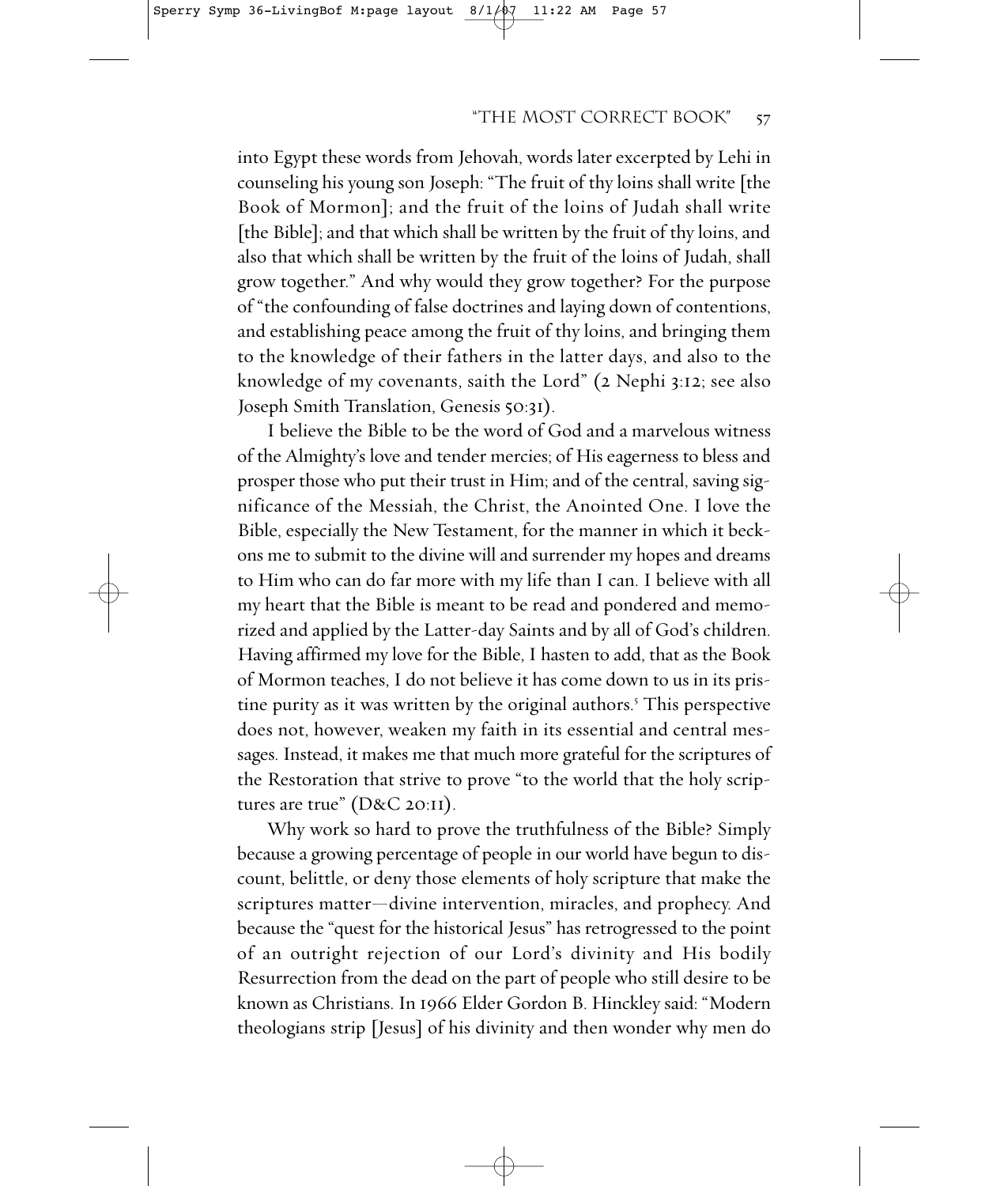#### 58 ROBERT L. MILLET

not worship him. These clever scholars have taken from Jesus the mantle of godhood and have left only a man. They have tried to accommodate him to their own narrow thinking. They have robbed him of his divine sonship and taken from the world its rightful King."<sup>6</sup> Some five years later, President Harold B. Lee explained to a group of students at Utah State University: "Fifty years ago or more, there were the unmistakable evidences that there was coming into the religious world actually a question about the Bible and about the divine calling of the Master himself. Now, fifty years later [this was in 1971], our greatest responsibility and anxiety is to defend the divine mission of our Lord and Master, Jesus Christ, for all about us, even among those who claim to be professors of the Christian faith, are those not willing to stand squarely in defense of the great truth that our Lord and Master, Jesus Christ, was indeed the Son of God."7

From my perspective (and I quickly acknowledge my bias), the Book of Mormon is the most correct of any book on earth because of the undiluted and penetrating message it presents— the way it establishes in no uncertain terms "that there is a God in heaven, who is infinite and eternal, from everlasting to everlasting the same unchangeable God, the framer of heaven and earth, and all things which are in them" (D&C 20:17); the way it highlights the nature of fallen humanity; the way it focuses repeatedly upon man's utter inability to forgive or cleanse or resurrect or save himself; the way it places Jesus Christ on center stage and testifies of the infinite and eternal scope of His atoning sacrifice. In the Book of Mormon, Christ is the Lord God Omnipotent, who saves "not only those who believed after he came in the meridian of time, in the flesh, but all those from the beginning, even as many as were before he came, who believed in the words of the holy prophets, ... as well as those who should come after" ( $D&C$  20:26–27). For me the Book of Mormon is the most correct book on earth because it teaches us who God is, what the Godhead is, how they are infinitely more one than they are separate, and how the love and unity between the Father, Son, and Holy Ghost is of such magnitude that the Nephite record speaks of them several times simply as "one God, without end" (2 Nephi 31:21; see also D&C 20:28; Alma 11:44; 3 Nephi 9:15; 11:27, 36; 28:10; Mormon 7:7). I believe the Book of Mormon is the most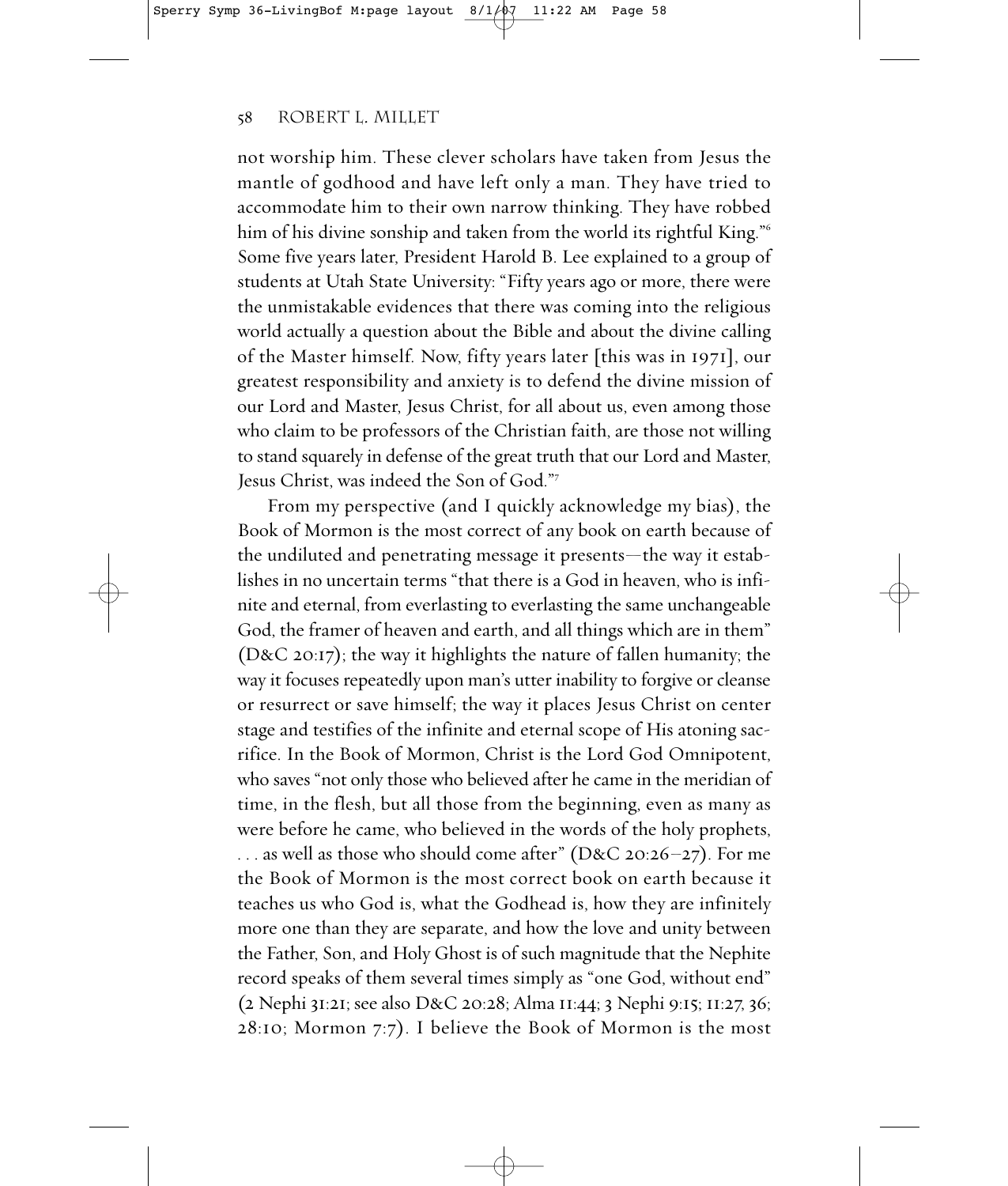correct book because it presents with consistent clarity the delicate balance between the mercy and grace of our Lord and God and the works of righteousness that must always characterize and identify true disciples of the Master (see 2 Nephi 2:2–8; 25:23; 31:19; Alma 22:14; Helaman 14:13; Moroni 6:4).

I believe the Book of Mormon to be the most correct scriptural book because it assists us in spanning the Testaments and consequently spanning the chasm that many feel exists between the God of the Old and the God of the New Testament. "I make my own heartfelt declaration of God, our Eternal Father, this morning," Elder Jeffrey R. Holland stated, "because some in the contemporary world suffer from a distressing misconception of Him. Among these there is a tendency to feel distant from the Father, even estranged from Him, if they believe in Him at all. And if they do believe, many moderns say they might feel comfortable in the arms of Jesus, but they are uneasy contemplating the stern encounter of God."

Elder Holland further observed that "one of the remarkable contributions of the Book of Mormon is its seamless, perfectly consistent view of divinity throughout that majestic book. Here there is no Malachi- to- Matthew gap, no pause while we shift theological gears, no misreading the God who is urgently, lovingly, faithfully at work on every page of that record from its Old Testament beginning to its New Testament end. Yes, in an effort to give the world back its Bible and a correct view of Deity with it, what we have in the Book of Mormon is a uniform view of God in all His glory and goodness, all His richness and complexity— including and especially as again demonstrated through a personal appearance of His Only Begotten Son, Jesus Christ."

Finally, Elder Holland pointed out that "Jesus did not come to improve God's view of man nearly so much as He came to improve man's view of God and to plead with them to love their Heavenly Father as He has always and will always love them. The plan of God, the power of God, the holiness of God, yes, even the anger and the judgment of God they had occasion to understand. But the love of God, the profound depth of His devotion to His children, they still did not fully know—until Christ came."<sup>8</sup>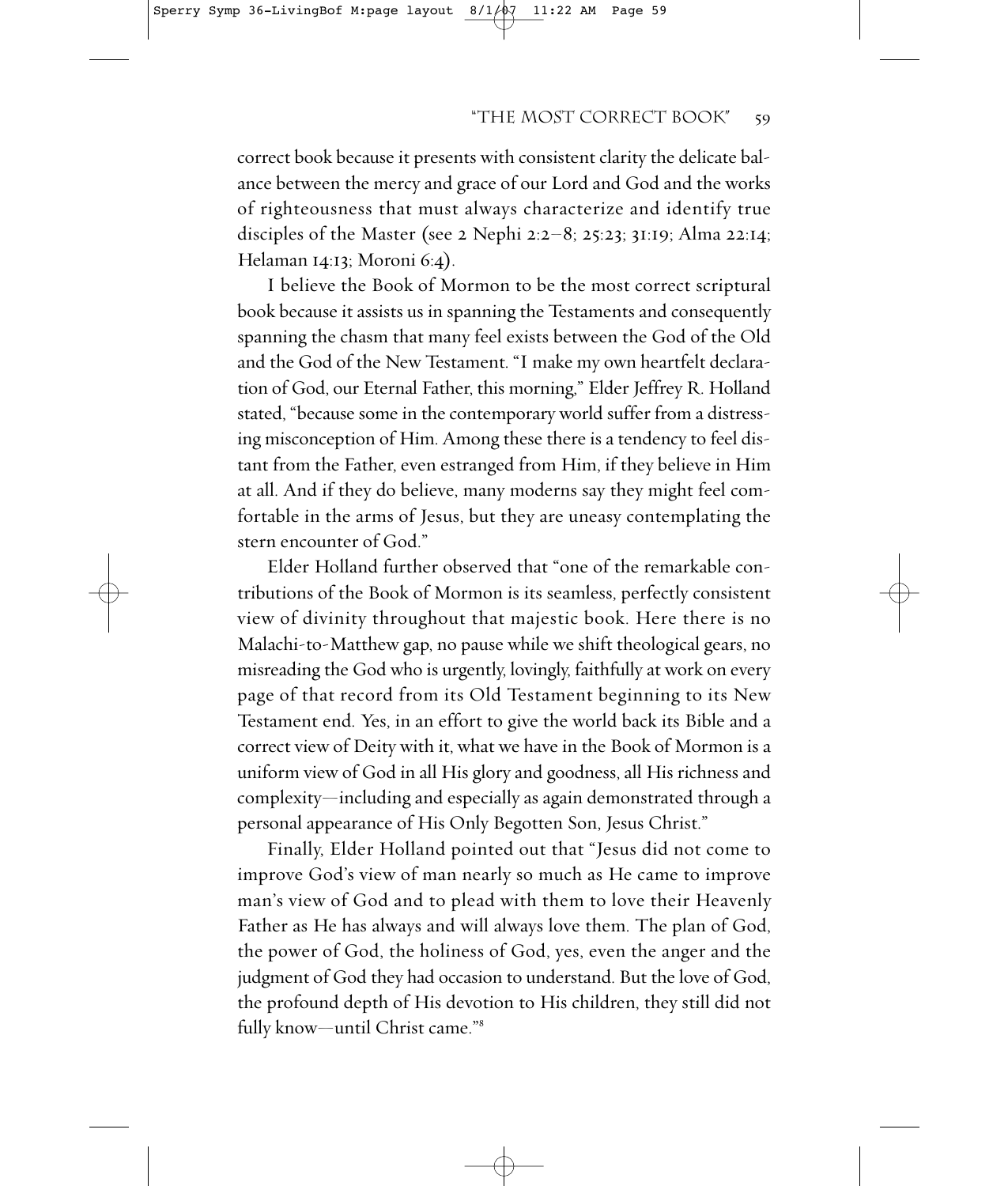Sperry Symp 36-LivingBof M:page layout 8/1/07 11:22 AM Page 60

#### 60 Robert L. Millet

Our belief as Latter- day Saints in the supreme correctness of this other testament of Jesus Christ is neither a denunciation nor a denial of the Bible, not a statement that the former is wholly correct and the latter is wholly incorrect. Moroni himself acknowledged that the Book of Mormon may contain human error (see title page; Mormon 8:17). The very fact that we study and teach the Bible in our own homes and in the meetings of the Church, general and local, is statement enough that we treasure its content and seek to conform our lives with its timeless counsel.

# The Keystone

Let us now examine the Prophet Joseph's characterization of the Book of Mormon as the keystone of our religion. Elder Holland explained, "A keystone is positioned at the uppermost center of an arch in such a way as to hold all the other stones in place. That key piece, if removed, will bring all of the other blocks crashing down with it."9 What does this mean in regard to the Book of Mormon? President Ezra Taft Benson explained that the Book of Mormon is the keystone of our witness of Christ, the keystone of our doctrine, and the keystone of our testimony.10 He taught:

The Book of Mormon is the keystone in our witness of Jesus Christ, who is Himself the cornerstone of everything we do. It bears witness of His reality with power and clarity. Unlike the Bible, which passed through generations of copyists, translators, and corrupt religionists who tampered with the text, the Book of Mormon came from writer to reader in just one inspired step of translation. Therefore, its testimony of the Master is clear, undiluted, and full of power. But it does even more. Much of the Christian world today rejects the divinity of the Savior. They question His miraculous birth, His perfect life, and the reality of His glorious resurrection. The Book of Mormon teaches in plain and unmistakable terms about the truth of all of those. It also provides the most complete explanation of the doctrine of the Atonement.<sup>11</sup>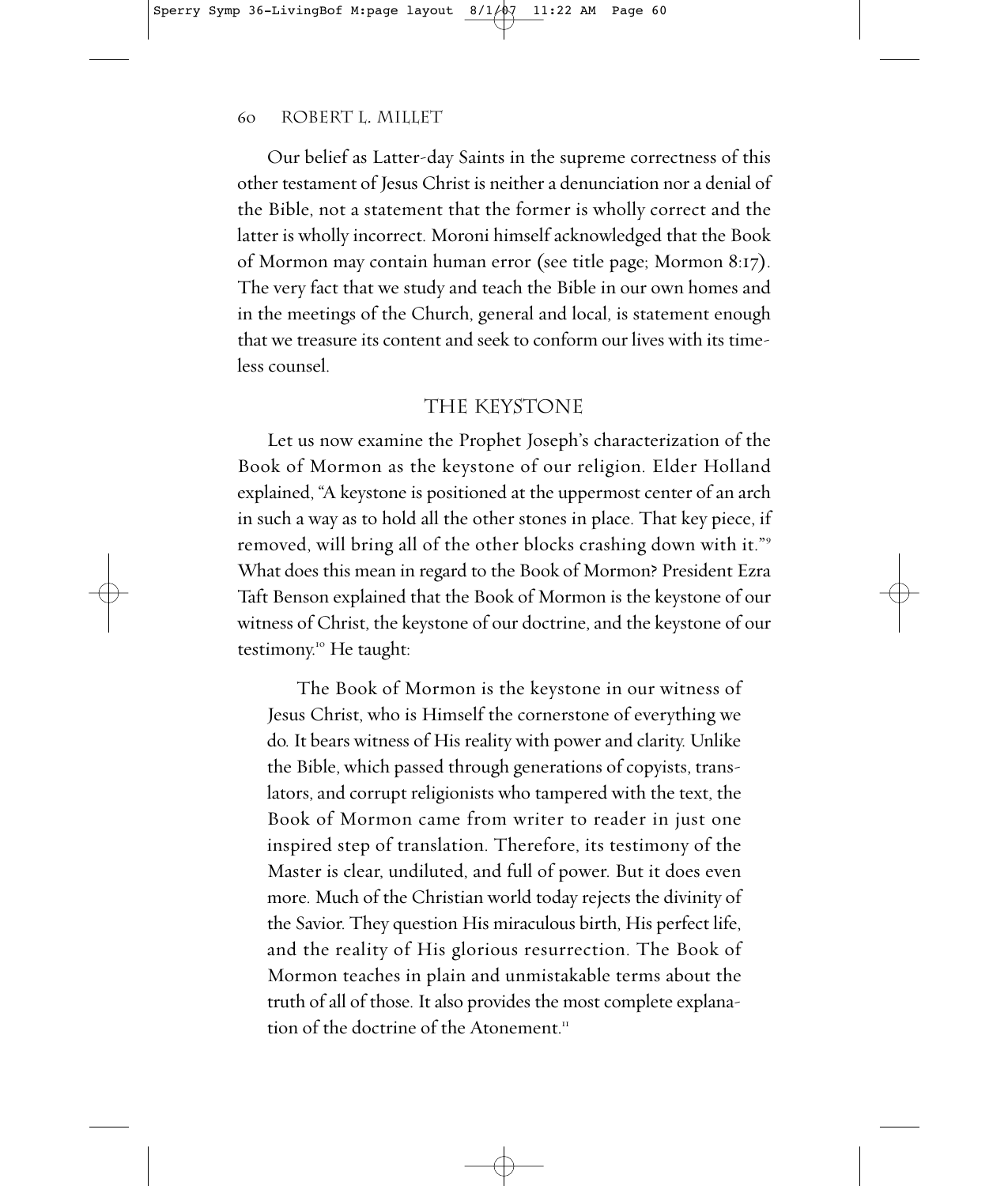Regarding the Book of Mormon as the keystone of our doctrine, President Benson reminded us that it contains what the scriptures call "the fulness of the gospel" (D&C 20:9; see also D&C 27:5; 42:12; 135:3). It is not the case that this scriptural record contains the fullness of Latter- day Saint doctrines, for there is no mention in the Book of Mormon of such matters as eternal marriage, the three degrees of glory, or the corporeality of God. The Book of Mormon is what it is and teaches what it teaches. It contains the fullness of the gospel in the sense that it declares and elevates the core verity of salvation in Christ including the good news or glad tidings of the Atonement (see 3 Nephi 27:13–14), as well as the means by which we incorporate the Atonement through the first principles and ordinances (see 2 Nephi 31; 3 Nephi 27:15–21). In short, "in the Book of Mormon we will find the fullness of those doctrines required for our salvation. And they are taught plainly and simply so that even children can learn the ways of salvation and exaltation. The Book of Mormon offers so much," President Benson continued, "that broadens our understandings of the doctrines of salvation. Without it, much of what is taught in other scriptures would not be nearly so plain and precious."<sup>12</sup>

Simply stated, if either the origins or the message of the book is false, the whole religious system that is built upon and flows from the book, including our individual and collective testimonies of the Restoration, is false, misleading, and thus spiritually destructive. "The enemies of the Church understand this clearly," President Benson noted. "This is why they go to such great lengths to try to disprove the Book of Mormon, for if it can be discredited, the Prophet Joseph Smith goes with it. So does our claim to priesthood keys, and revelation, and the restored Church."13 Elder Holland likewise has written: "To consider that everything of saving significance in the Church stands or falls on the truthfulness of the Book of Mormon and, by implication, the Prophet Joseph Smith's account of how it came forth is as sobering as it is true. It is a 'sudden- death' proposition. Either the Book of Mormon is what the Prophet Joseph said it is, or this Church and its founder are false, a deception from the first instance onward."

"Not everything in life is so black and white," Elder Holland went on to say, "but the authenticity of the Book of Mormon and its keystone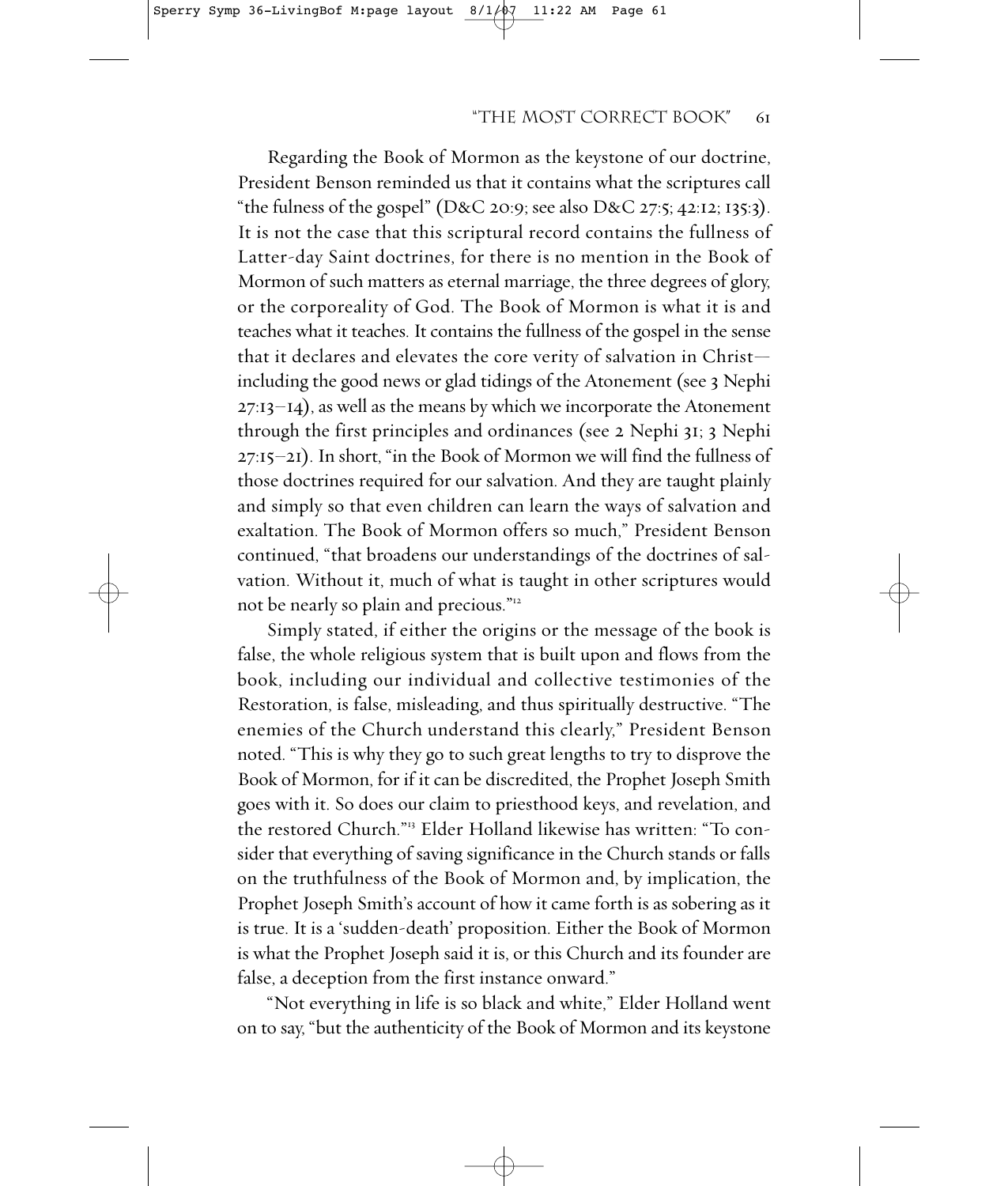#### 62 Robert L. Millet

role in our religion seem to be exactly that."<sup>14</sup> If Moroni did not truly appear to the seventeen- year- old Joseph Smith Jr. on September 21, 1823; if Joseph and the witnesses did not handle tangible metal plates with the appearance of gold; if Joseph and his scribes did not translate the Book of Mormon by the gift and power of God through the Urim and Thummim, Joseph "would not be entitled to the reputation of New England folk hero or well- meaning young man or writer of remarkable fiction. No, nor would he be entitled to be considered a great teacher, a quintessential American religious leader, or the creator of great devotional literature. If he had lied about the coming forth of the Book of Mormon, he would certainly be none of these."

"I am suggesting," Elder Holland stated soberly, "that one has to take something of a do-or-die stand regarding the restoration of the gospel of Jesus Christ and the divine origins of the Book of Mormon. Reason and righteousness require it. Joseph Smith must be accepted either as a prophet of God or else as a charlatan of the first order, but no one should tolerate any ludicrous, even laughable middle ground about the wonderful contours of a young boy's imagination or his remarkable facility for turning a literary phrase. That is an unacceptable position to take—morally, literarily, historically, or theologically."<sup>15</sup>

# OBEDIENCE TO ITS PRECEPTS

A *precept* is a command, a mandate, an order pertaining to proper behavior.16 It is "a general instruction or rule for action, a maxim, *esp.* an injunction regarding moral conduct."17 Joseph Smith's statement avers that a person will draw nearer to God by abiding by the precepts of the Book of Mormon than by any other book. It would seem that attending scrupulously to and abiding by the ever- present "and thus we see" or "and thus we can plainly discern" statements would be a significant part of our obedience. These appear to be Mormon's means of stating to the reader: "In case you didn't get the point of this story or that episode or this tragedy or that happy ending, let me make it clear by formulating it into a maxim or a memorable saying. It is something that should not be ignored or forgotten."

Precepts could obviously take the form of "thou shalts" and "thou shalt nots," warnings against violating the Ten Commandments, as well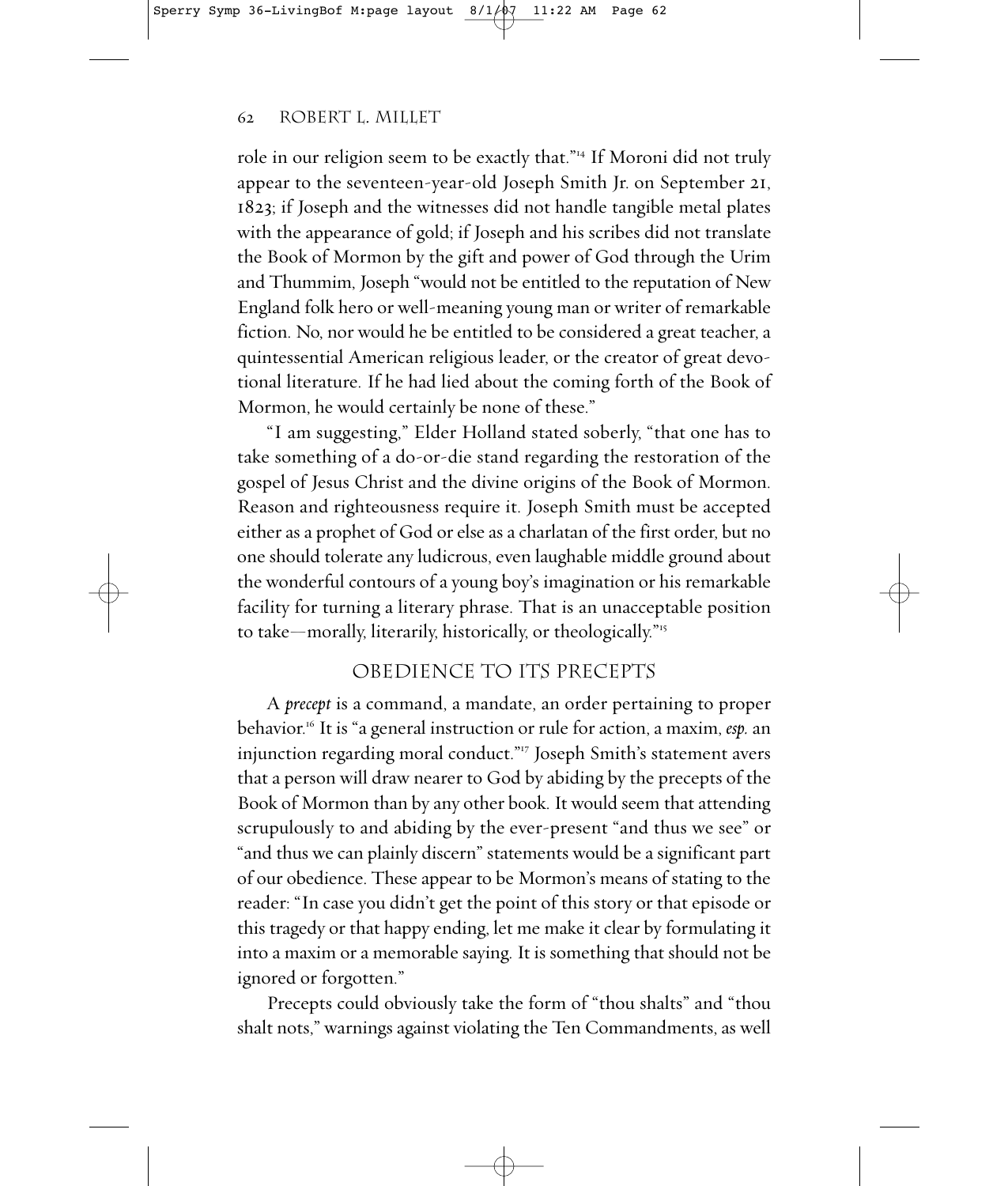as such sins as pride, greed, immorality, arrogance, indifference, profanity, rebellion, and failure to remember. On the positive side, there are precepts that invite us to give mind and heart to transcendent truths liberating and lasting lessons. These demand an explanation that is reasonable. Where did they come from? Who wrote them? Was Joseph Smith really that bright, that articulate, that eloquent, that polished in his presentation of sacred truths? Someone noted to me recently that it takes too much faith to be an atheist. I agree wholeheartedly. I am persuaded— setting aside the living witness I have within my mind and heart of the truthfulness of the Book of Mormon— that it is much easier to believe in angels and golden plates and seer stones than some of the ridiculous explanations that critics of the book offer. "If Joseph Smith did not translate the Book of Mormon as a work of ancient origin," Elder Holland has written, "then I would move heaven and earth to meet the 'real' nineteenth- century author. After one hundred and fifty years, no one can come up with a credible alternative candidate, but if the book were false, surely there must be someone willing to step forward— if no one else, at least the descendants of the 'real' author claiming credit for such a remarkable document and all that has transpired in its wake. After all, a writer that can move millions can make millions. Shouldn't someone have come forth then or now to cashier the whole phenomenon?"

Elder Holland concluded, "There is no other clandestine 'author,' no elusive ghostwriter still waiting in the wings after a century and a half for the chance to stride forward and startle the religious world. Indeed, that any writer— Joseph Smith or anyone else— could create the Book of Mormon out of whole cloth would be an infinitely greater miracle than that young Joseph translated it from an ancient record 'by the gift and power of God."18

As the Apostle Paul taught, the things of God are known only by the power of the Spirit of God (see 1 Corinthians 2:11–14). The *truthfulness* of a religious matter is known by the quiet whisperings of the Spirit. But the *significance* of a religious matter— such as the Book of Mormon or temples or the nature of God— may often be discerned by the loud janglings of opposition from those who are somehow threatened and offended by them. In other words, if I did not already know, by the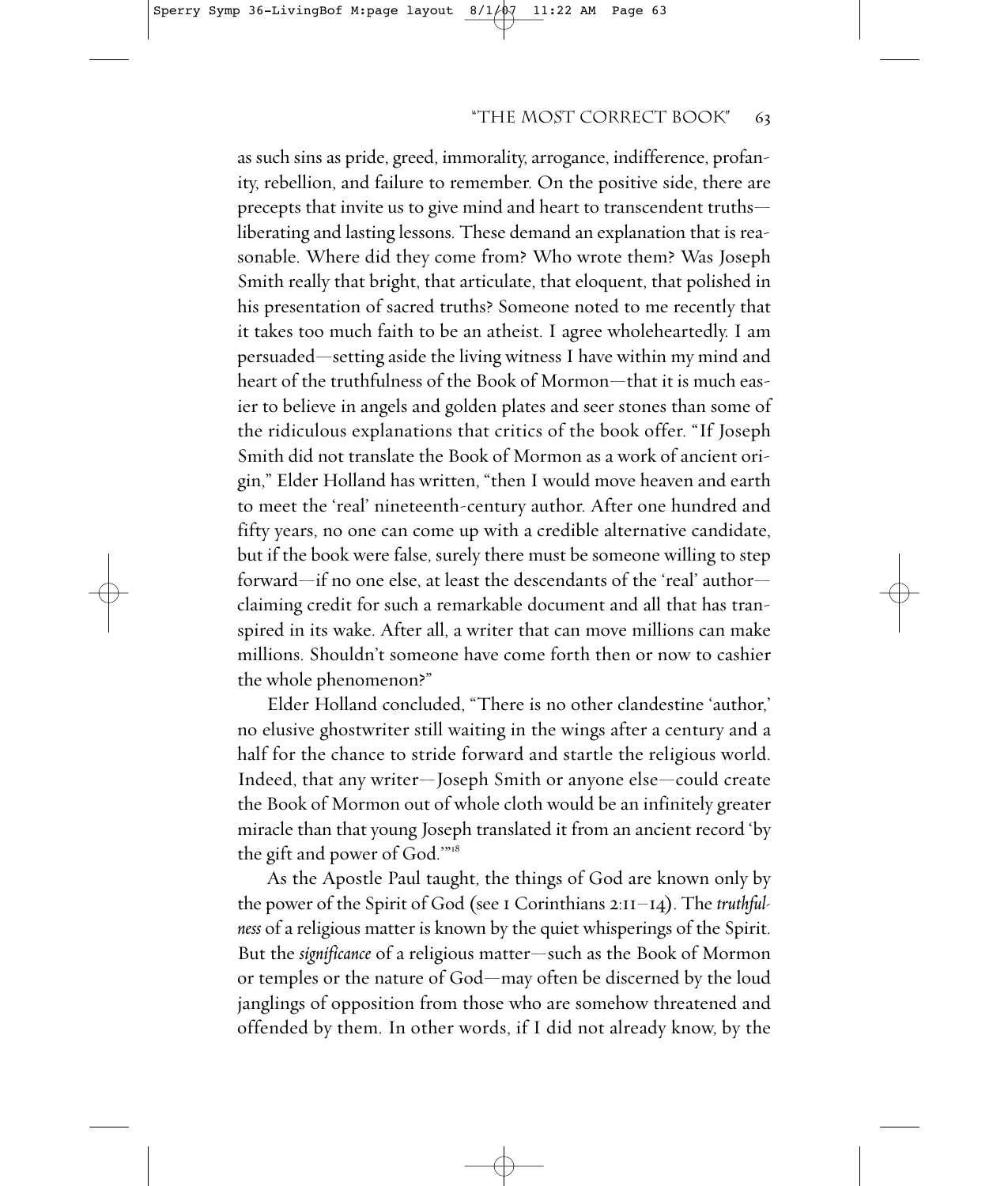Sperry Symp 36-LivingBof M:page layout 8/1/07 11:22 AM Page 64

#### 64 Robert L. Millet

power of the Spirit, that the Book of Mormon is indeed the word of God and another testament of Jesus Christ, I might suspect that it is holy writ by the intensity and even rabidity of those who attack it. Nephi warned: "Wo be unto him that saith: We have received, and we need no more! And in fine, wo unto all those who tremble, and are angry because of the truth of God! For behold, he that is built upon the rock receiveth it with gladness" (2 Nephi 28:27–28).

If those who rail against and battle the Book of Mormon would spend a fraction of their time and energy seeking to discover and fathom the *fruits* of the Book of Mormon as they do in conjuring up a new angle every month to explain the *roots* of it, they just might come to different conclusions. People must judge for themselves. As President Benson observed, "The Book of Mormon is not on trial— the people of the world, including the members of the Church, are on trial as to what they will do with this second witness for Christ."<sup>19</sup>

# Poignant Precepts

We are given little indication in the biblical record that the prophet- writers delivered and preserved their messages for any day other than their own. There is no doubt that Isaiah, Jeremiah, Ezekiel, Daniel, Malachi, Peter, Paul, John, and others spoke of the distant future; by the power of the Spirit, they saw and described the doings of peoples of another time and place. Their words were given to the people of their own time. Their words have and will yet find application and fulfillment for future times. And yet we never see a particular prophet from the stick of Judah addressing himself directly to those who will one day read his pronouncements.

How very different is the Book of Mormon! It was prepared and preserved by men with seeric vision who wrote and spoke to us; they saw and knew our day and addressed themselves to specific issues that a people in the last days would confront. The poignant words of Moroni point us to the contemporary relevance of the Book of Mormon: "Behold, I speak unto you as if ye were present, and yet ye are not. But behold, Jesus Christ hath shown you unto me, and I know your doing" (Mormon 8:35). Later Moroni said: "Behold, I speak unto you as though I spake from the dead; for I know that ye shall have my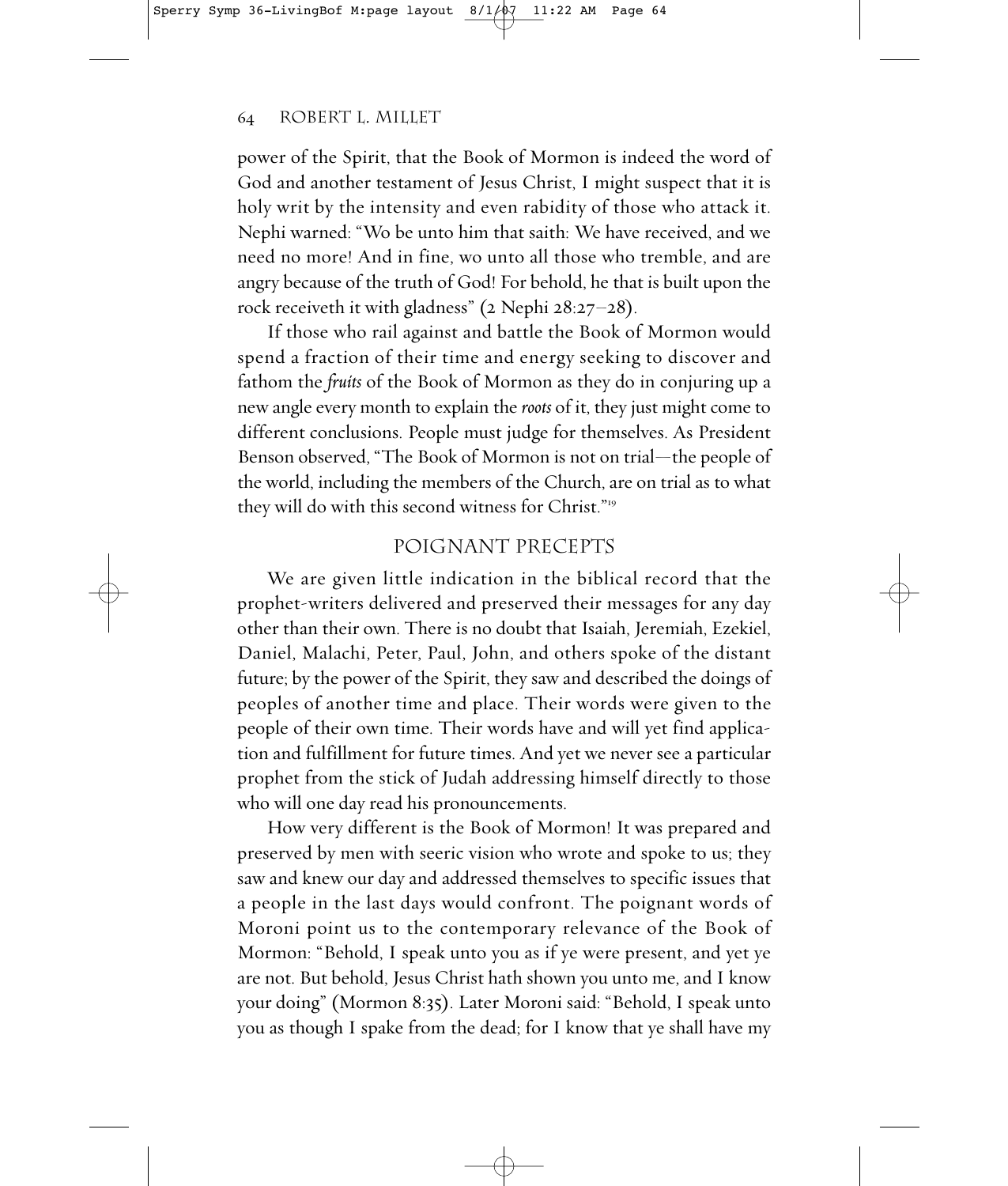words" (Mormon 9:30). In the words of President Benson, the Book of Mormon "was written for our day. *The Nephites never had the book; neither did the Lamanites of ancient times.* It was meant for us. Mormon wrote near the end of the Nephite civilization. Under the inspiration of God, who sees all things from the beginning, he abridged centuries of records, choosing the stories, speeches, and events that would be most helpful to us. . . . If they saw our day, and chose those things which would be of greatest worth to us, is not that how we should study the Book of Mormon? We should constantly ask ourselves, 'Why did the Lord inspire Mormon (or Moroni or Alma) to include that in his record? What lesson can I learn from that to help me live in this day and age?"20

Do I desire to know how to handle wayward children, how to deal justly yet mercifully with transgressors, how to bear pure testimony, how to teach and preach in such a manner that people cannot go away unaffected, how to detect the enemies of Christ and how to withstand those who seek to destroy my faith, how to discern and expose secret combinations that seek to destroy the works of the Lamb of God, how to deal properly with persecution and anti- Mormonism, and how to establish Zion? Then I must search and study the Book of Mormon.

Do I desire to know more about how to avoid pride and the perils of the prosperity cycle; how to avoid priestcraft and acquire and embody charity, the pure love of Christ; how my sins may be remitted and how I can know when they have been forgiven; how to retain a remission of sins from day to day; how to come unto Christ, receive His holy name, partake of His goodness and love, be sanctified by His Spirit, and eventually be sealed to Him? Do I desire to know how to prepare for the Second Coming of the Son of Man? Then I must search and study the Book of Mormon. This volume of holy writ is without equal. It is the most relevant and pertinent book available to humankind today.

The Book of Mormon is different from the other books of scripture. They are true, and they are inspired. They come from God. But the Book of Mormon has a spirit all its own. "Not all truths are of equal value," President Benson has taught, "nor are all scriptures of the same worth." This modern prophet explains further: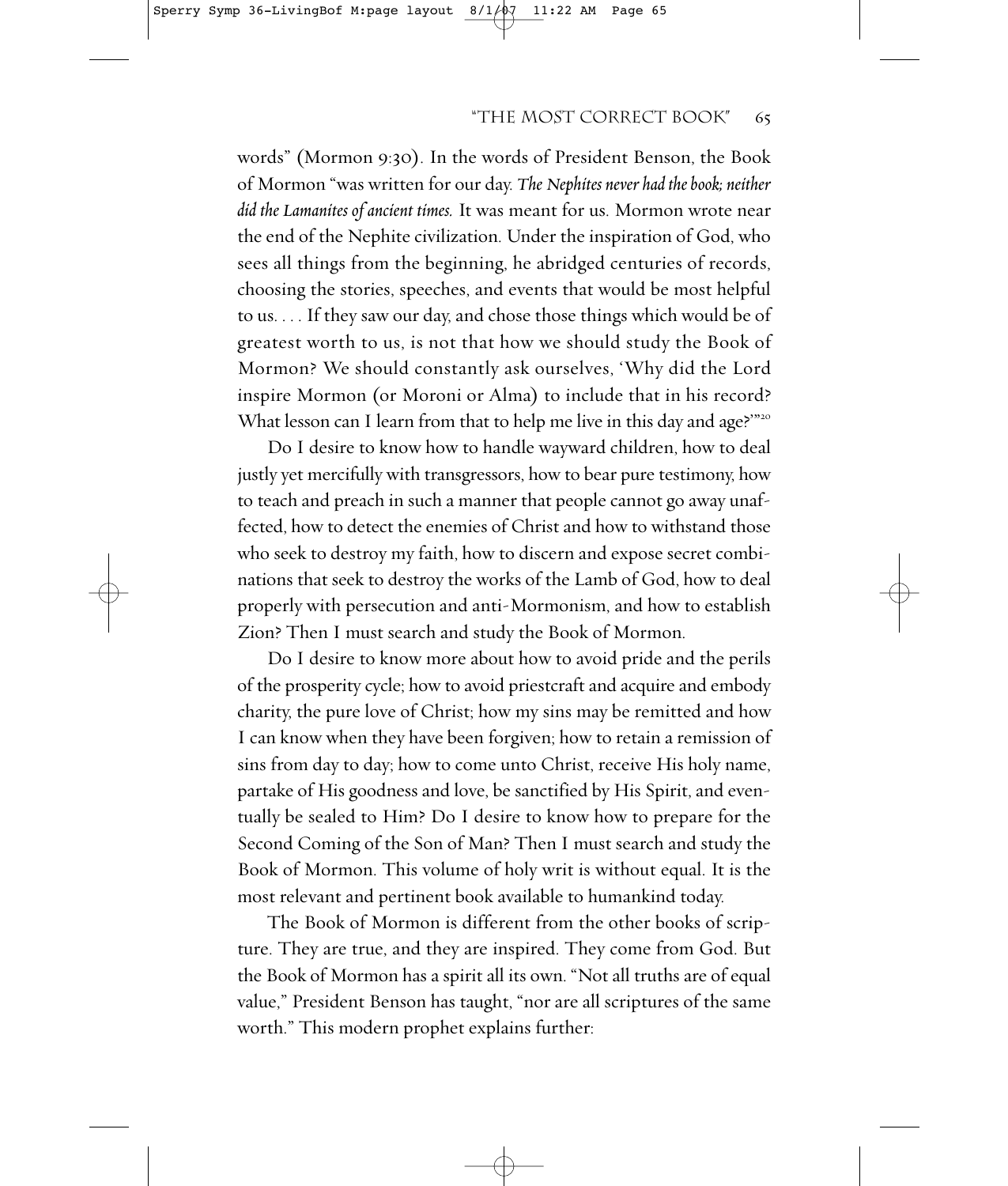Sperry Symp 36-LivingBof M:page layout  $8/1/\sqrt[4]{7}$  11:22 AM

#### 66 Robert L. Millet

It is not just that the Book of Mormon teaches us truth, though it indeed does that. It is not just that the Book of Mormon bears testimony of Christ, though it indeed does that, too. But there is something more. There is a power in the book which will begin to flow into your lives the moment you begin a serious study of the book. You will find greater power to resist temptation. You will find the power to avoid deception. You will find the power to stay on the strait and narrow path. The scriptures are called "the words of life" (see D&C 84:85), and nowhere is that more true than it is of the Book of Mormon. When you begin to hunger and thirst after those words, you will find life in greater and greater abundance. $21$ 

But there is more. The Book of Mormon is far more than a theological treatise, more than a collection of great doctrinal sermons. (It would be worth its weight in gold even if that was all it were!) It is not just a book that helps us feel good; it is a heavenly document that has been given to help us *be* good. It is as if the Nephite prophet- leaders were beckoning and pleading to us from the dust: "We sought for the Lord. We found him. We applied the gospel of Jesus Christ and have partaken of its sweet fruits. We know the joy of our redemption and have felt to sing the song of redeeming love. And now, O reader, go and do thou likewise!" The Book of Mormon is not only an invitation to come unto Christ but also a pattern for the accomplishment of that consummate privilege. That invitation is extended to all, the rank and file as well as the prophets and apostles. The Book of Mormon does more than teach with plainness and persuasion the effects of the Fall and the absolute necessity for an atonement; it cries out to us that unless we acknowledge our fallen state, put off the natural man, apply the atoning blood of Christ, and be born again, we can never be with or become like our Lord, worlds without end. Nor can we ever hope to establish Zion, a society of the pure in heart. Stated differently, this volume is not just a book about religion. It *is* religion. Our challenge, therefore, is not just to read and study the Book of Mormon; we must live it and accept and apply its doctrines and philosophy.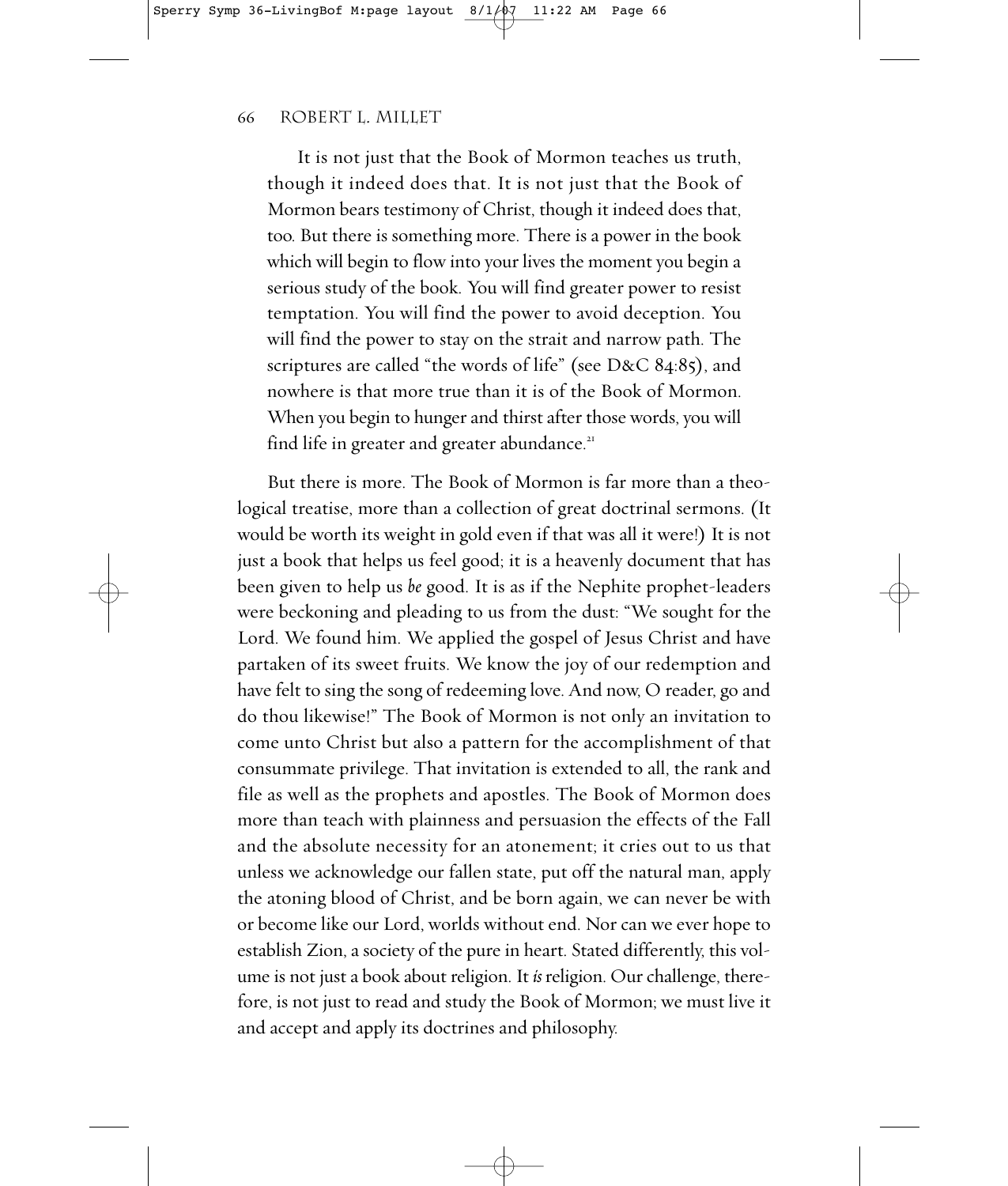# Importance to the World

Too much effort has been expended over too many centuries, too much blood has been shed, too many tears have watered the pillows, too many prayers have ascended to the ears of the Lord of Sabaoth, too great a price has been paid for the Book of Mormon record to be destroyed. Or discarded. Or ignored. No, it must not be ignored, either by the Latter- day Saints (the present custodians of the stick of Joseph) or by a world that desperately needs its message and transforming power. No less than God Himself has borne witness of the Book of Mormon. To Oliver Cowdery, who was raised up to serve as scribe in the translation, the Lord affirmed: "I tell thee, that thou mayest know that there is none else save God that knowest thy thoughts and the intents of thy heart. I tell thee these things as a witness unto thee— that *the words or the work which thou hast been writing are true*" ( $D&\text{C } 6:16-17$ ; emphasis added; see also 18:2). The Almighty set His own seal of truthfulness with an oath upon the Nephite record when He said: "And he [Joseph Smith] has translated the book, even that part which I have commanded him, and *as your Lord and your God liveth it is true*" (D&C 17:6; emphasis added). In the words of a modern Apostle: "This is God's testimony of the Book of Mormon. In it Deity himself has laid his godhood on the line. Either the book is true or God ceases to be God. There neither is nor can be any more formal or powerful language known to men or gods." $22$ 

For those outside the faith, the Book of Mormon presses for a decision. It forces an issue. One cannot simply dismiss it with a wave of the hand and a turn of the head; it must be explained. Thus, as Elder Bruce R. McConkie declared, "the time is long past for quibbling about words and for hurling unsavory epithets against the Latter- day Saints. These are deep and solemn and ponderous matters. We need not think we can trifle with sacred things and escape the wrath of a just God. Either the Book of Mormon is true, or it is false; either it came from God, or it was spawned in the infernal realms. . . . It is not and cannot be simply another treatise on religion; it either came from heaven or from hell. And it is time for all those who seek salvation to find out for themselves whether it is of the Lord or of Lucifer."<sup>23</sup> And as far as members of the Church are concerned, President Benson has declared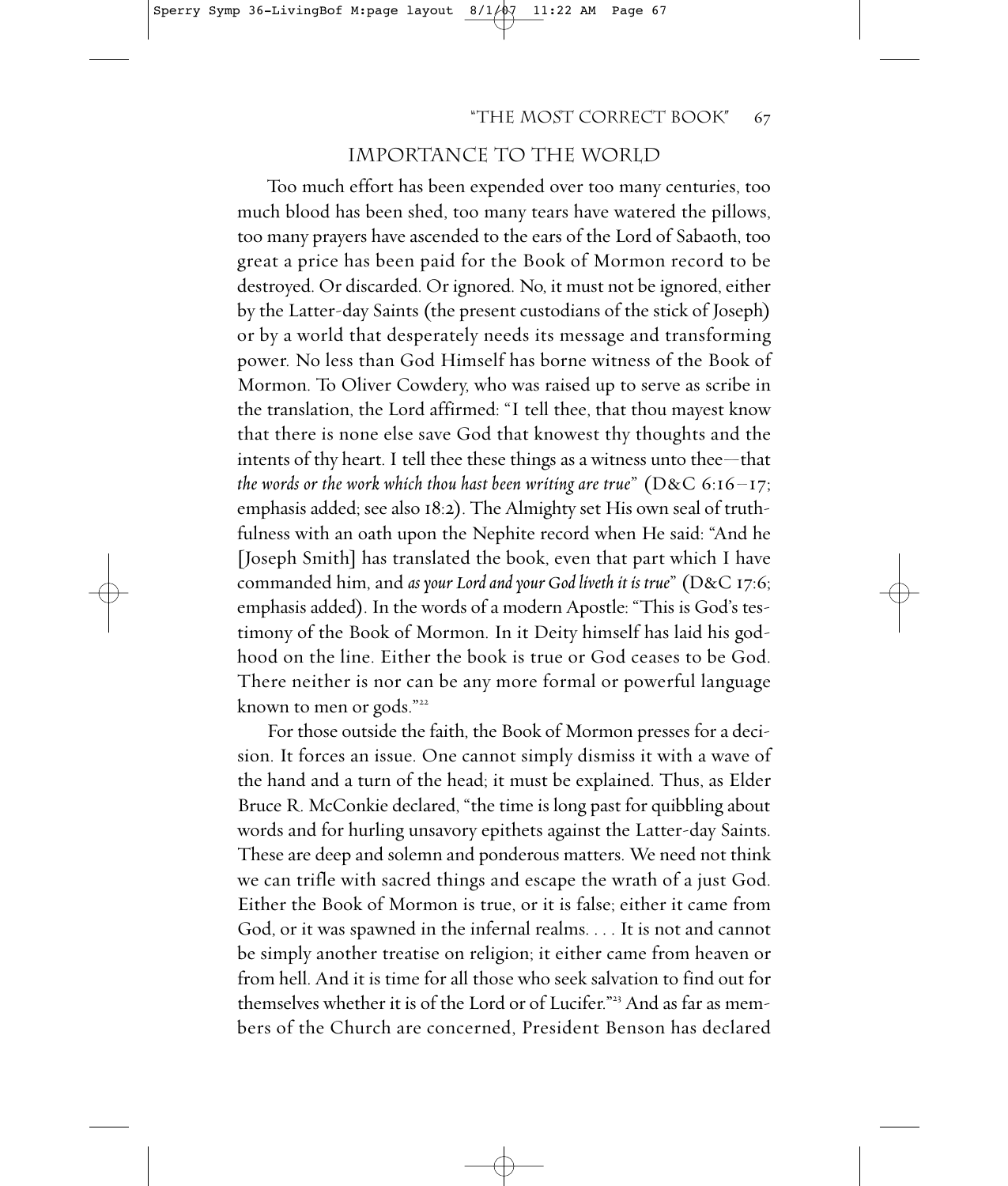#### 68 Robert L. Millet

boldly: "Every Latter- day Saint should make the study of this book a lifetime pursuit. Otherwise he is placing his soul in jeopardy and neglecting that which could give spiritual and intellectual unity to his whole life."<sup>24</sup>

# Its Prophetic Destiny

So here we are today. In compliance with the prophetic mandate, millions of Latter- day Saints across the world have begun to search and pray over and teach from the Book of Mormon. Because of their study of the Book of Mormon, many Saints have already begun to find answers to their problems; many have come alive to the scriptures and have begun to understand many of the more mysterious passages in the Bible. Many have begun to feel that sometimes subtle but certain transforming influence that flows from the Book of Mormon— they have begun to sense its sanctifying power. Theirs is a greater yearning for righteousness and the things of the Spirit, a heightened sensitivity to people and feelings, and a corresponding abhorrence for the sins of the world. Many have come to the point where they honestly and truly desire to surrender to the Lord and His ways, to know and abide by His will, and to keep an eye single to His glory. For such devotees of the Book of Mormon, surely the condemnation spoken of in Doctrine and Covenants 84 is no more.

I believe this pattern will continue. In regard to the future, President Benson said:

I have a vision of homes alerted, of classes alive, and of pulpits aflame with the spirit of Book of Mormon messages.

I have a vision of home teachers and visiting teachers, ward and branch officers, and stake and mission leaders counseling our people out of the most correct of any book on earth— the Book of Mormon.

I have a vision of artists putting into film, drama, literature, music, and paintings great themes and great characters from the Book of Mormon.

I have a vision of thousands of missionaries going into the mission field with hundreds of passages memorized from the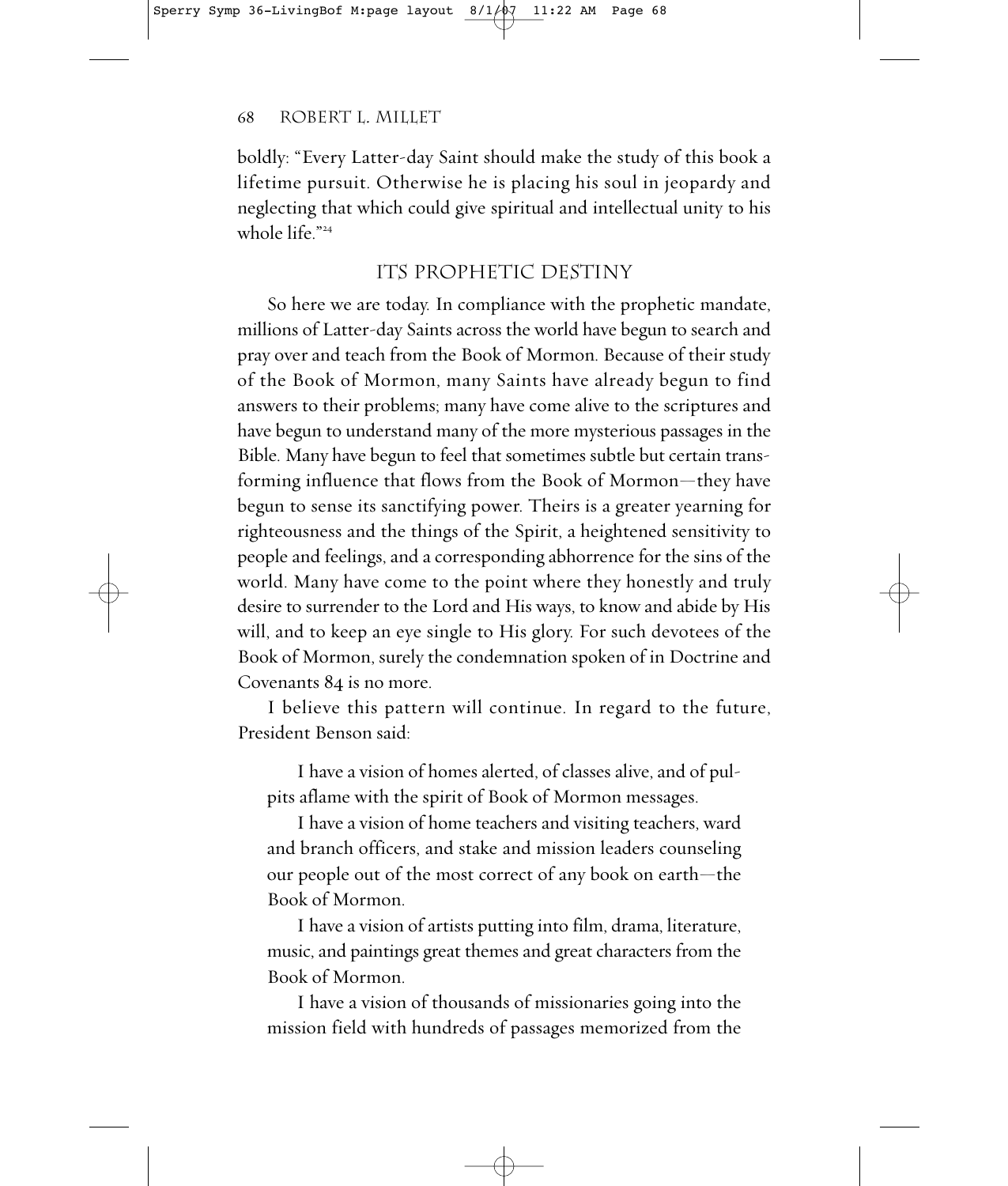Book of Mormon so that they might feed the needs of a spiritually famished world.

I have a vision of the whole Church getting nearer to God by abiding by the precepts of the Book of Mormon.

Indeed, I have a vision of flooding the earth with the Book of Mormon.<sup>25</sup>

Such a day will not come to pass without opposition. But amid it all, the work of the Lord, with the Book of Mormon held high as an ensign to the nations, will go forward. As Moroni explained to Joseph Smith: "Those who are not built upon the Rock will seek to overthrow this church; but it will increase the more [it is] opposed."<sup>26</sup>

I know that the Book of Mormon is the word of God. I know that the Lord God is its author. It speaks peace and joy to my soul. It is a quiet, steadying influence in my life. Many of our longings for another time and place, those vague but powerful feelings that we have wandered from a more exalted sphere, are satisfied and soothed when we read the Book of Mormon. Reading it is like coming home. It is a gift of God that we are expected to receive, understand, and experience. I feel a deep sense of kinship with its writers, particularly Mormon and Moroni. I think they are as concerned now, if not more, with what is done with their book than when they etched their messages onto the golden plates some sixteen centuries ago. I know that the Almighty expects us to read and teach from the Book of Mormon and to devote significant time to the consideration and application of the doctrines and principles it contains.

"Its appeal is as timeless as truth," President Hinckley declared, "as universal as mankind. It is the only book that contains within its covers a promise that by divine power the reader may know with certainty of its truth. Its origin is miraculous; when the story of that origin is first told to one unfamiliar with it, it is almost unbelievable. . . . No one can dispute its presence. All efforts to account for its origin, other than the account given by Joseph Smith, have been shown to lack substance. It is a record of ancient America. It is a scripture of the New World, as certainly as the Bible is the scripture of the Old. Each speaks of the other. Each carries with it the spirit of inspiration, the power to convince and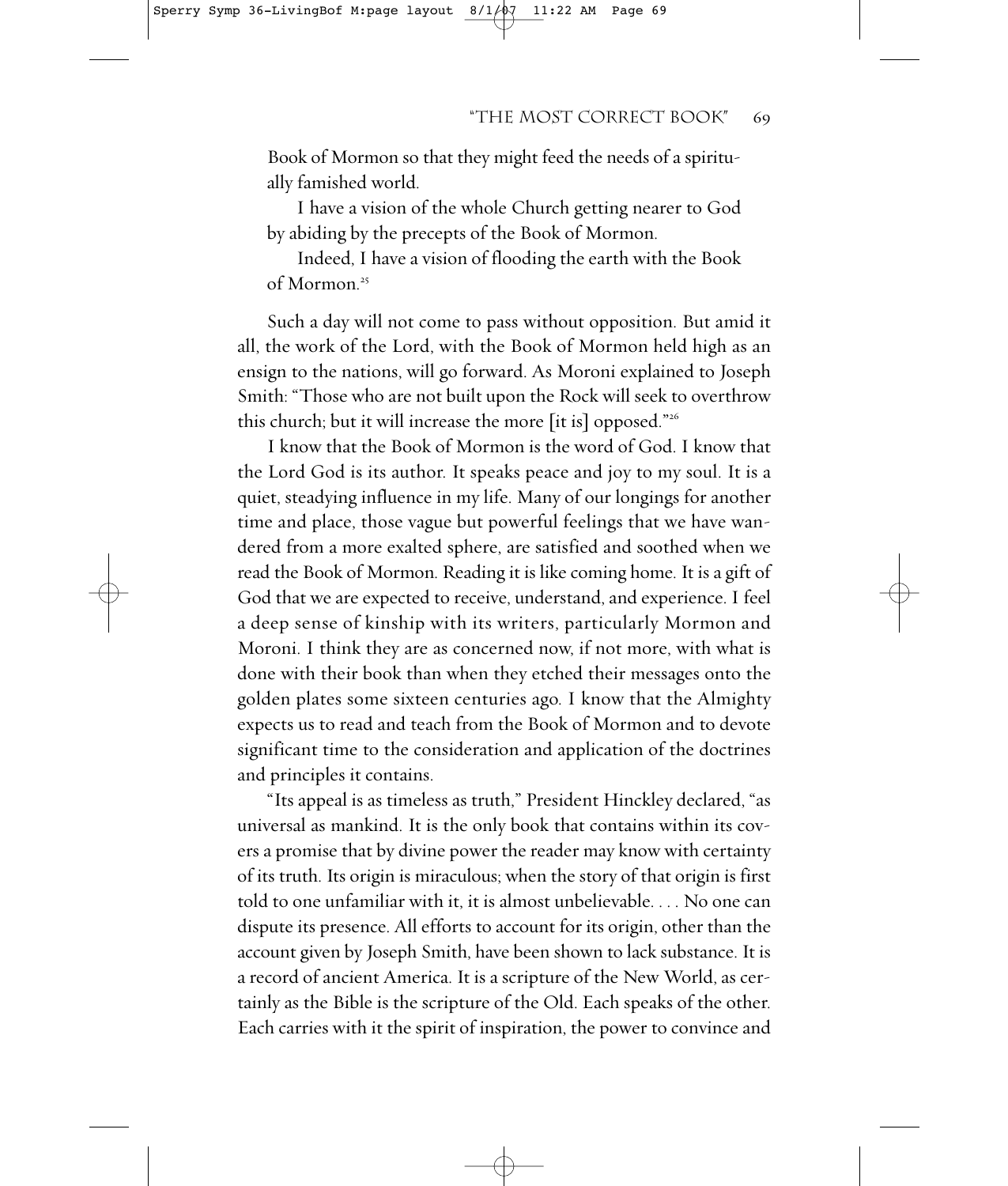#### 70 Robert L. Millet

convert. Together they become two witnesses, hand in hand, that Jesus is the Christ, the resurrected and living Son of the living God."<sup>27</sup>

God grant that we might be wise in the day of our probation. God grant us strength in our sacred care and keeping of the timely and timeless Book of Mormon. Then, having done all in this regard, we will rest our souls everlastingly with those who paid such a dear price to write and preserve and bring it forth.

#### **NOTES**

1. Joseph Smith, *History of the Church of Jesus Christ of Latter- day Saints,* ed. B. H. Roberts, 2nd ed. rev. (Salt Lake City: Deseret Book, 1957), 4:461.

2. Smith, *History of the Church,* 4:461; see also Joseph Smith, *Teachings of the Prophet Joseph Smith,* comp. Joseph Fielding Smith (Salt Lake City: Deseret Book, 1976), 194.

3. *Noah Webster's First Edition of An American Dictionary of the English Language,* facsimile of 1828 edition (San Francisco: Foundation for American Christian Education, 1985), s.v. "correct."

4. *The New Shorter Oxford English Dictionary,* ed. Lesley Brown (Oxford: Claren don Press, 1993), s.v. "correct."

- 5. See Smith, *Teachings of the Prophet Joseph Smith,* 9–10, 61, 327.
- 6. Gordon B. Hinckley, in Conference Report, April 1966, 85.

7. LDS Student Association fireside, Utah State University, October 10, 1971, as quoted in *The Book of Mormon: The Keystone Scripture,* ed. Paul R. Cheesman (Provo, UT: BYU Religious Studies Center, 1988), 23–24.

8. Jeffrey R. Holland, in Conference Report, October 2003, 73–75.

9. Jeffrey R. Holland, *Christ and the New Covenant* (Salt Lake City: Deseret Book, 1997), 344–45.

10. Ezra Taft Benson, *A Witness and a Warning* (Salt Lake City: Deseret Book, 1988), 18–19.

11. Benson, *A Witness and a Warning,* 18.

12. Benson*, A Witness and a Warning,* 18–19.

13. Benson, *A Witness and a Warning,* 19.

14. Holland, *Christ and the New Covenant,* 344–45.

15. Holland, *Christ and the New Covenant,* 345–46.

16. *Webster's 1828 Dictionary,* s.v. "precept."

17. *The New Shorter Oxford English Dictionary,* s.v. "precept."

18. Holland, *Christ and the New Covenant,* 347, 349.

19. Benson, *A Witness and a Warning,* 13.

20. Benson, *A Witness and a Warning,* 19–20; emphasis added.

21. Benson, *A Witness and a Warning,* 10, 21–22.

22. Bruce R. McConkie, in Conference Report, April 1982, 50.